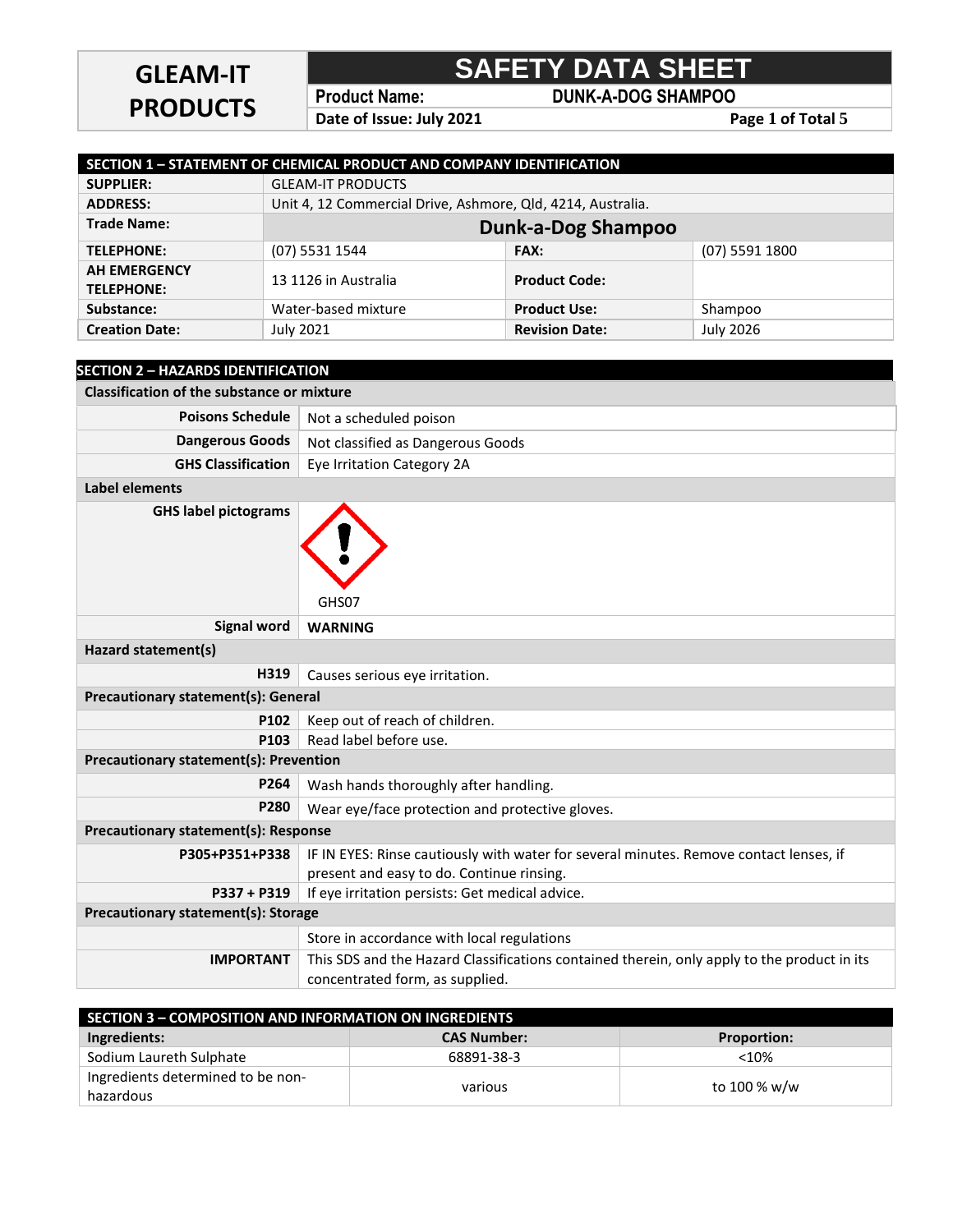### **SAFETY DATA SHEET**

**Product Name: DUNK-A-DOG SHAMPOO**

**Date of Issue: July 2021 Page 2 of Total 5** 

| <b>SECTION 4 - FIRST AID MEASURES</b> |                                                                                                                                                                                                                       |
|---------------------------------------|-----------------------------------------------------------------------------------------------------------------------------------------------------------------------------------------------------------------------|
| <b>Inhalation</b>                     | Remove victim to fresh air away from exposure. Obtain medical attention if symptoms occur.                                                                                                                            |
| <b>Skin contact</b>                   | Wash contaminated skin with plenty of water.                                                                                                                                                                          |
| Eye contact                           | If in eyes, hold eyelids apart and flush the eyes continuously with running water. Remove<br>contact lenses. Seek medical advice                                                                                      |
| Ingestion                             | Do NOT induce vomiting. Rinse mouth thoroughly with water immediately. Give water to drink.<br>Seek medical advice                                                                                                    |
| <b>Advice to Doctor</b>               | Treat symptomatically.                                                                                                                                                                                                |
| <b>Scheduled Poisons</b>              | Poisons Information Centre in each Australian State capital city or in Christchurch, New Zealand<br>can provide additional assistance for scheduled poisons. (Phone Australia 131126 or New<br>Zealand 0800 764 766). |
| <b>First Aid Facilities</b>           | Eye wash station. Normal washroom facilities.                                                                                                                                                                         |

| <b>SECTION 5 - FIRE FIGHTING MEASURES</b> |                                                                                               |  |
|-------------------------------------------|-----------------------------------------------------------------------------------------------|--|
| <b>Fire and Explosion</b>                 | None combustible                                                                              |  |
| <b>Hazards</b>                            |                                                                                               |  |
| <b>Extinguishing Media</b>                | Use an extinguishing media suitable for surrounding fires. Use carbon dioxide $(CO2)$ fire    |  |
|                                           | extinguisher, water fog or alcohol resistant foam or fine water spray.                        |  |
| <b>Fire Fighting</b>                      | Keep containers exposed to extreme heat cool with water spray. Fire fighters to wear self-    |  |
|                                           | contained breathing apparatus if risk of exposure to products of combustion or decomposition. |  |
| <b>Flash Point</b>                        | Does not flash                                                                                |  |

| <b>SECTION 6 - ACCIDENTAL RELEASE MEASURES</b> |  |  |
|------------------------------------------------|--|--|
|                                                |  |  |
|                                                |  |  |

**Emergency Procedures** Minor spills do not normally need any special clean-up measures – rinse with water. In the event of a major spill, prevent spillage from entering drains or water courses. Wear appropriate personal protective equipment and clothing to prevent exposure. Increase ventilation and shut off sources of ignition. If possible, contain the spill. Place inert absorbent material onto spillage. Collect the material and place into a suitable labelled container. Dispose of waste according to the applicable local and national regulations. If contamination of sewers or waterways occurs inform the local water and waste management authorities in accordance with local regulations.

| <b>SECTION 7 - HANDLING AND STORAGE</b> |                                                                                                                                                                                                                                                                                                        |  |
|-----------------------------------------|--------------------------------------------------------------------------------------------------------------------------------------------------------------------------------------------------------------------------------------------------------------------------------------------------------|--|
| <b>Handling</b>                         | Avoid eye contact with concentrate. Wear protective clothing when risk of exposure occurs.<br>Avoid contact with incompatible materials. When handling, DO NOT eat, drink or smoke. Keep<br>containers closed at all times. Avoid physical damage to containers. Work clothes should be<br>laundered.  |  |
| <b>Storage</b>                          | Store in a cool, dry, well-ventilated area, out of direct sunlight. Protect from freezing. Store in<br>suitable, labelled containers. Keep containers tightly closed. Store away from incompatible<br>materials. Ensure that storage conditions comply with applicable local and national regulations. |  |

| SECTION 8 - EXPOSURE CONTROLS AND PERSONAL PROTECTION |                                                                                           |  |
|-------------------------------------------------------|-------------------------------------------------------------------------------------------|--|
| <b>Exposure Limits</b>                                | Exposure Limits, as published by Safe Work Australia:                                     |  |
|                                                       | Time-weighted Average (TWA): None established for product.                                |  |
| <b>Ventilation</b>                                    | No special requirements. Ensure adequate ventilation in use.                              |  |
| <b>Personal Protective</b>                            | Use good occupational work practice. The use of protective clothing and equipment depends |  |
| Equipment                                             | upon the degree and nature of exposure.                                                   |  |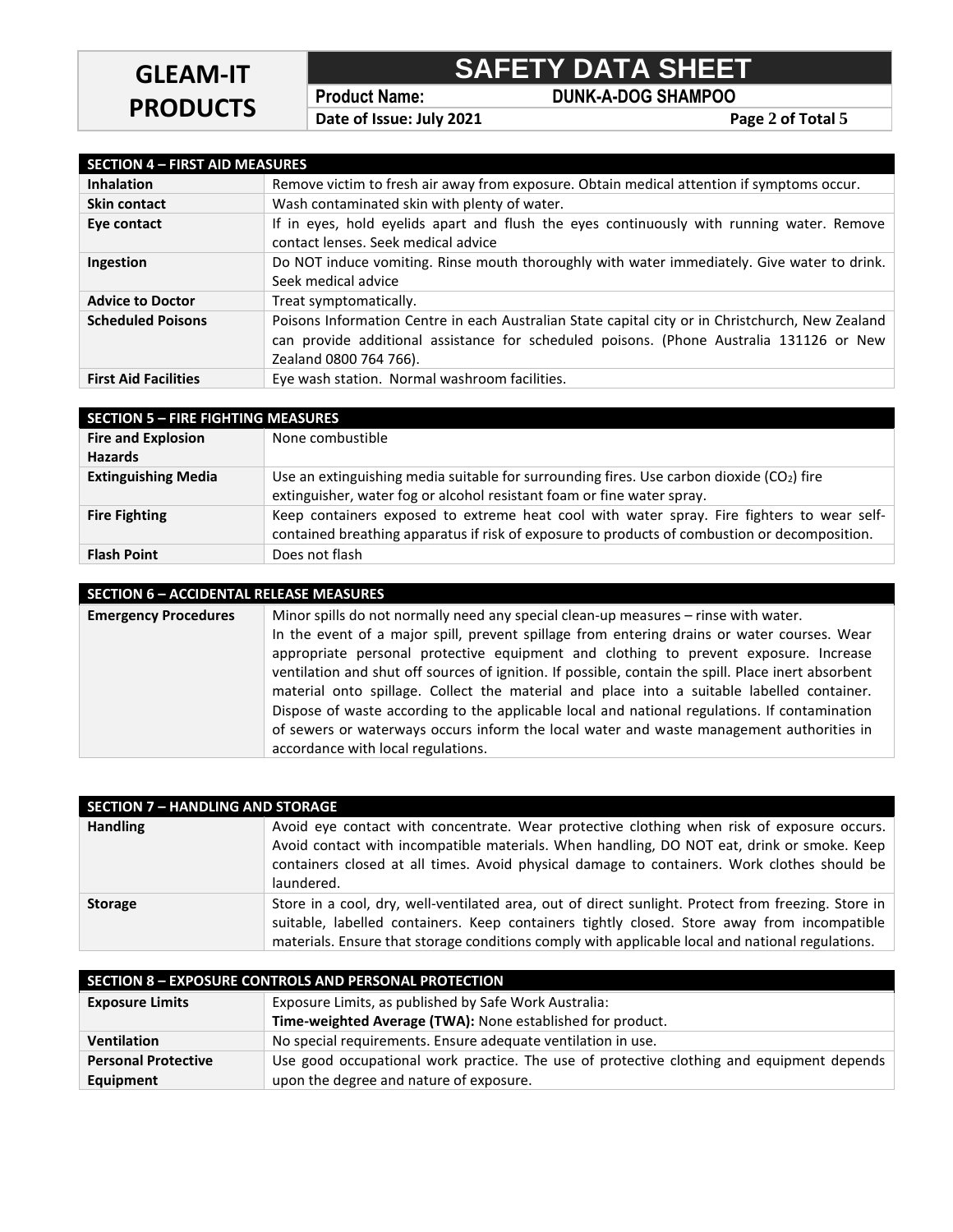## **GLEAM-IT PRODUCTS**

**SAFETY DATA SHEET**

**Product Name: DUNK-A-DOG SHAMPOO**

**Date of Issue: July 2021 Page 3 of Total 5**

**Eye Protection** Safety glasses should be used for handling concentrate in quantity, cleaning up spills, decanting, etc. Eye protection devices should conform to relevant regulations. Eye protection should conform with Australian/New Zealand Standard AS/NZS 1337 - Eye Protectors for Industrial Applications.

| <b>SECTION 9 - PHYSICAL AND CHEMICAL PROPERTIES</b> |                             |                          |                   |
|-----------------------------------------------------|-----------------------------|--------------------------|-------------------|
| <b>Physical State</b>                               | Liquid                      | Colour                   | TBA               |
| Odour                                               | Characteristic              | <b>Specific Gravity</b>  | $1.00 - 1.04$     |
| <b>Boiling Point</b>                                | ca. $100^{\circ}$ C         | <b>Freezing Point</b>    | ca. $0^{\circ}$ C |
| <b>Vapour Pressure</b>                              | Not available               | <b>Vapour Density</b>    | Not available     |
| <b>Flash Point</b>                                  | <b>NA</b>                   | <b>Flammable Limits</b>  | Not available     |
| <b>Water Solubility</b>                             | Miscible in all proportions | pH                       | $5.5 - 6.5$       |
| <b>Volatile Organic</b>                             | Not available               | <b>Per Cent Volatile</b> | Not available     |
| Compounds (VOC)                                     |                             |                          |                   |
| <b>Viscosity</b>                                    | Viscous                     | <b>Odour Threshold</b>   | Not available     |

| <b>SECTION 10 - STABILITY AND REACTIVITY</b> |                                                                                   |  |
|----------------------------------------------|-----------------------------------------------------------------------------------|--|
| Reactivity                                   | Stable at normal temperatures and pressure.                                       |  |
| <b>Conditions to Avoid</b>                   | Extremes of temperature and direct sunlight.                                      |  |
| <b>Incompatibilities</b>                     | Strong oxidizing and reducing agents. Cationic materials.                         |  |
| <b>Hazardous</b>                             |                                                                                   |  |
| <b>Decomposition</b>                         | Thermal decomposition may result in the release of toxic and/or irritating fumes. |  |

#### **SECTION 11 – TOXICOLOGICAL INFORMATION**

**POTENTIAL HEALTH EFFECTS** No adverse health effects expected if the product is handled in accordance with this Safety Data Sheet and the product label. Symptoms or effects that may arise if the product is mishandled and overexposure occurs are: **Inhalation** Inhalation of mists can produce mucous membrane and respiratory irritation.

| <b>Skin contact</b>              | May cause irritation. Irritation will continue until removed. Severity depends on the<br>concentration and duration of exposure.            |
|----------------------------------|---------------------------------------------------------------------------------------------------------------------------------------------|
| Eye contact                      | Contact with concentrated product may cause serious eye irritation. Eye contact with<br>concentrate will cause stinging, blurring, tearing. |
| Ingestion                        | Swallowing can result in nausea, vomiting and irritation of the gastrointestinal tract.                                                     |
| <b>Chronic exposure</b>          | Prolonged and repeated skin contact with diluted solutions may induce eczematoid dermatitis.                                                |
| <b>Toxicology Information</b>    | Not toxic, based on ingredients.                                                                                                            |
| <b>Carcinogen Status</b>         |                                                                                                                                             |
| <b>IARC</b>                      | Not expected to be a carcinogen.                                                                                                            |
| <b>Respiratory sensitization</b> | Not expected to be a respiratory sensitizer.                                                                                                |
| <b>Skin sensitization</b>        | Not expected to be a skin sensitizer.                                                                                                       |
| <b>Germ cell mutagenicity</b>    | Not considered to be a mutagenic hazard.                                                                                                    |
| <b>Reproductive Toxicity</b>     | Not considered to be toxic to reproduction.                                                                                                 |
| <b>STOT-single exposure</b>      | Not expected to cause toxicity to a specific target organ.                                                                                  |
| <b>STOT-repeated exposure</b>    | Not expected to cause toxicity to a specific target organ.                                                                                  |
| <b>Aspiration Hazard</b>         | Not expected to be an aspiration hazard.                                                                                                    |

| <b>SECTION 12 - ECOLOGICAL INFORMATION</b> |                                         |
|--------------------------------------------|-----------------------------------------|
| Eco-toxicity                               | Expected to be harmful to aquatic life. |
| Product                                    |                                         |
| Persistence and                            |                                         |
| degradability                              | No data available                       |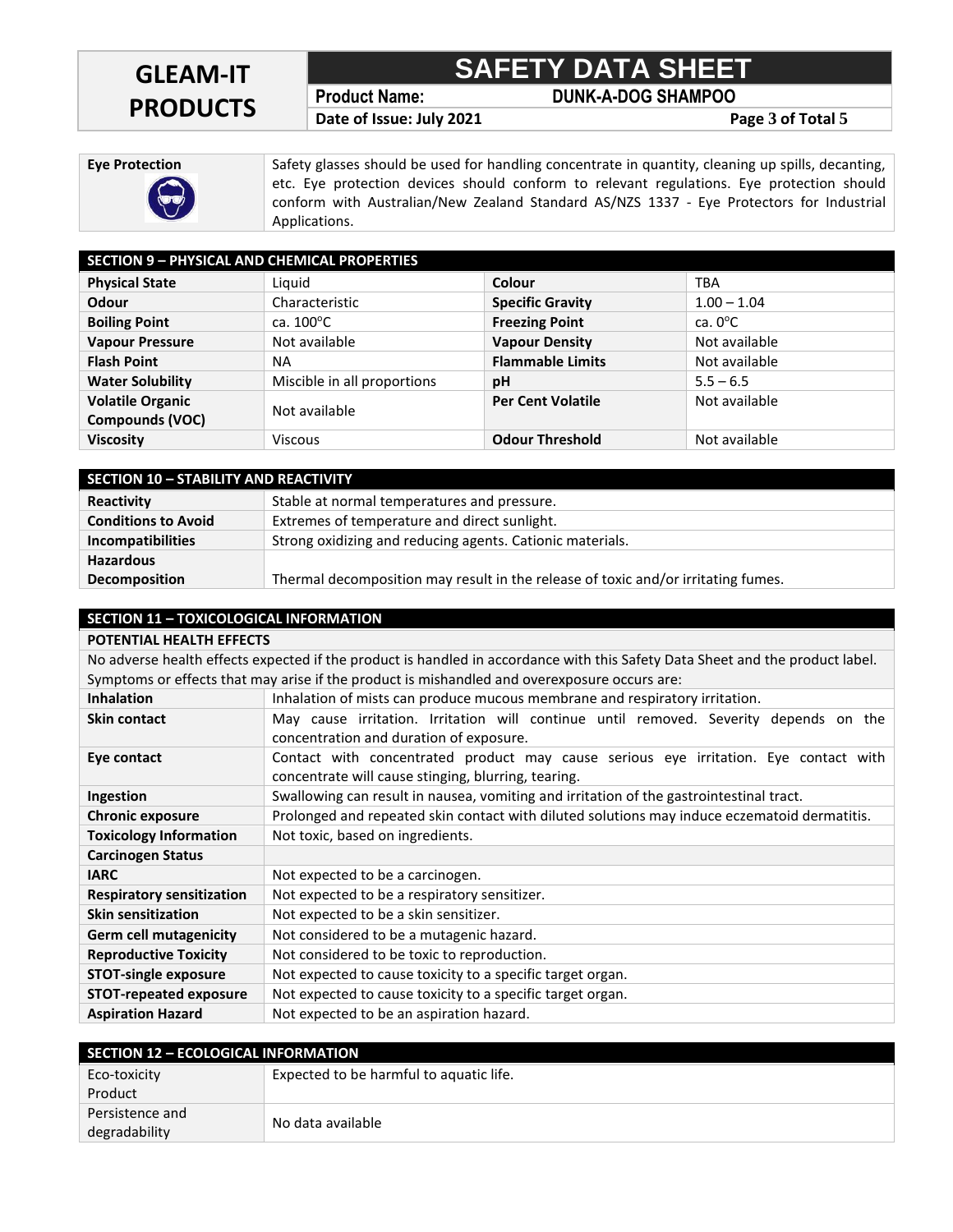### **GLEAM-IT PRODUCTS**

### **SAFETY DATA SHEET**

**Product Name: DUNK-A-DOG SHAMPOO**

**Date of Issue: July 2021 Page 4 of Total 5** 

| Bio accumulative<br>potential   | No bioaccumulation is expected.                                                                                                |
|---------------------------------|--------------------------------------------------------------------------------------------------------------------------------|
| Mobility in soil                | Due to its physicochemical characteristics, highly mobile in the environment and will partition to<br>the aquatic compartment. |
| Other adverse effects           | Not available                                                                                                                  |
| <b>Environmental Protection</b> | Do not discharge this material into waterways.                                                                                 |

#### **SECTION 13 – DISPOSAL CONSIDERATIONS** Dispose of waste according to applicable local and national regulations. Do not allow into drains or watercourses or dispose of where ground or surface waters may be affected. Wastes including emptied containers are controlled wastes and should be disposed of in accordance with all applicable local and national regulations.

| <b>SECTION 14 - TRANSPORT INFORMATION</b> |                 |  |  |  |
|-------------------------------------------|-----------------|--|--|--|
| <b>Land Transport (ADG)</b>               |                 |  |  |  |
| <b>UN Number</b>                          | None allocated. |  |  |  |
| <b>ADG Code</b>                           | None allocated. |  |  |  |
| <b>HAZCHEM Code</b>                       | None allocated. |  |  |  |
| <b>Special Provisions</b>                 | None allocated. |  |  |  |
| <b>Packing Group</b>                      | None allocated. |  |  |  |
| <b>Packaging Method</b>                   | None allocated. |  |  |  |

| <b>SECTION 15 - REGULATORY INFORMATION</b> |                                                                                           |  |  |  |
|--------------------------------------------|-------------------------------------------------------------------------------------------|--|--|--|
| <b>GHS Classification</b>                  | Classified as Hazardous according to the Globally Harmonised System of Classification and |  |  |  |
|                                            | labelling of Chemicals (GHS) including Work, Health and Safety regulations, Australia.    |  |  |  |
| <b>SUSMP</b>                               | Not a scheduled poison                                                                    |  |  |  |
| <b>ADG Code</b>                            | Not DG                                                                                    |  |  |  |
| <b>AICS</b>                                | All ingredients present on AICS                                                           |  |  |  |

| <b>SECTION 16 - OTHER INFORMATION</b> |                                                                                                                |  |  |  |  |
|---------------------------------------|----------------------------------------------------------------------------------------------------------------|--|--|--|--|
| <b>Issue Date</b>                     | <b>July 2021</b>                                                                                               |  |  |  |  |
| <b>Version Number</b>                 | V1: New product                                                                                                |  |  |  |  |
| <b>Abbreviations and</b>              | ADG Code: Australian Code for the Transport of Dangerous Goods by Road and Rail.                               |  |  |  |  |
| acronyms                              | AICS: Australian Inventory of Chemical Substances.                                                             |  |  |  |  |
|                                       | <b>CAS Number:</b> Chemical Abstracts Service Registry Number.                                                 |  |  |  |  |
|                                       | <b>GHS:</b> Globally Harmonized System of Classification and Labelling of Chemicals                            |  |  |  |  |
|                                       | <b>HAZCHEM:</b> An emergency action code of numbers and letters which gives information to emergency services. |  |  |  |  |
|                                       | <b>HSIS:</b> Hazardous Substances Information System                                                           |  |  |  |  |
|                                       | <b>IARC:</b> International Agency for Research on Cancer.                                                      |  |  |  |  |
|                                       | <b>SWA:</b> National Occupational Health and Safety Commission.                                                |  |  |  |  |
|                                       | NTP: National Toxicology Program (USA).                                                                        |  |  |  |  |
|                                       | <b>SDS: Safety Data Sheet</b>                                                                                  |  |  |  |  |
|                                       | <b>STEL:</b> Short Term Exposure Limit.                                                                        |  |  |  |  |
|                                       | <b>SUSMP:</b> Standard for the Uniform Scheduling of Medicines and Poisons.                                    |  |  |  |  |
|                                       | <b>TWA:</b> Time Weighted Average.                                                                             |  |  |  |  |
|                                       | <b>UN Number:</b> United Nations Number.                                                                       |  |  |  |  |
| Literature                            | Preparation of Safety Data Sheets for Hazardous Chemicals – Code of Practice (Safe Work Australia)             |  |  |  |  |
| references                            | <b>GHS Hazardous Chemical Information List (Safe Work Australia)</b>                                           |  |  |  |  |